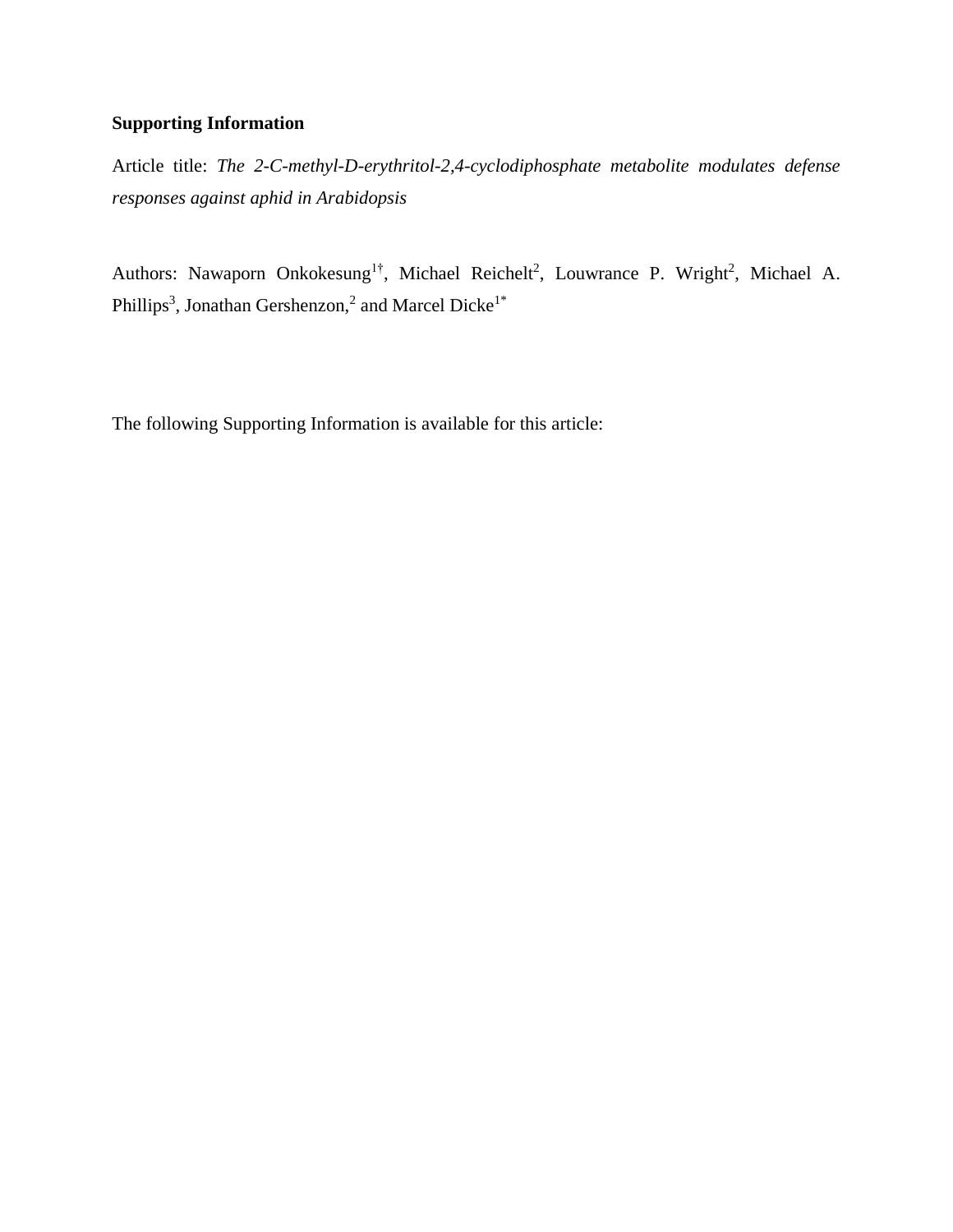| Gene                   | Sequence $(5' \rightarrow 3')$    |
|------------------------|-----------------------------------|
| <b>HDS-Forward</b>     | CAGAATGCGTAACACTAAGAC             |
| <b>HDS-Reverse</b>     | <b>GAGAACCACCTACATATCCG</b>       |
| MYB51-Forward          | <b>CTACAAGTGTTTCCGTTGACTCTGAA</b> |
| <b>MYB51-Reverse</b>   | ACGAAATTATCGCAGTACATTAGAGGA       |
| CYP81F2-Forward        | <b>TATTGTCCGCATGGTCACAGG</b>      |
| <b>CYB81F2-Reverse</b> | <b>CCACTGTTGTCATTGATGTCCG</b>     |
| <b>WRKY70-Forward</b>  | ACCCGTTAAGGGTAAAAGAGGA            |
| <b>WRKY70-Reverse</b>  | <b>CTTGGGTTCGAGCTCAACCT</b>       |
| <b>AOS-Forward</b>     | <b>TCCACCCAAAAACCGTACGA</b>       |
| <b>AOS-Reverse</b>     | TGAAGAACTCTTCAGCTCCTTG            |
| <b>HPL-Forward</b>     | <b>GCTGAGAACGGTTGGAAAAC</b>       |
| <b>HPL-Reverse</b>     | TCCGGCGATTAAGAGAGAAG              |
| <b>ICS1-Forward</b>    | CACTAGATTCTCCCGCAAGAAG            |
| <b>ICS1-Reverse</b>    | TGGTCAATTGGAACCTGTAACC            |
| VSP2-Forward           | <b>TCAGTGACCGTTGGAAGTTGTG</b>     |
| <b>VSP2-Reverse</b>    | GTTCGAACCATTAGGCTTCAATATG         |
| <b>PR1-Forward</b>     | CACTACACTCAAGTTGTTTGGA            |
| <b>PR1-Reverse</b>     | TAGTATGGCTTCTCGTTCACAT            |
| PAD3-Forward           | <b>CTGATCAGAAACCCAAGAGTGA</b>     |
| <b>PAD3-Reverse</b>    | GTTTTCGCAGGAACATCGTAG             |
| PAD4-Forward           | AACAGAGATATAAAGACTGGCGGGC         |
| <b>PAD4-Reverse</b>    | ACACACTCCTCAGGCACTTTAACTC         |
| <b>TPS11-Forward</b>   | <b>TGGTTCTCGTGCAGATTAC</b>        |
| <b>TPS11-Reverse</b>   | <b>TCCGAGATCGCGTAATAAG</b>        |
| <b>EF-Forward</b>      | TGAGCACGCTCTTCTTGCTTTCA           |
| <b>EF-Reverse</b>      | GGTGGTGGCATCCATCTTGTTACA          |

**Table S1** Specific primers used for quantitative real-time PCR.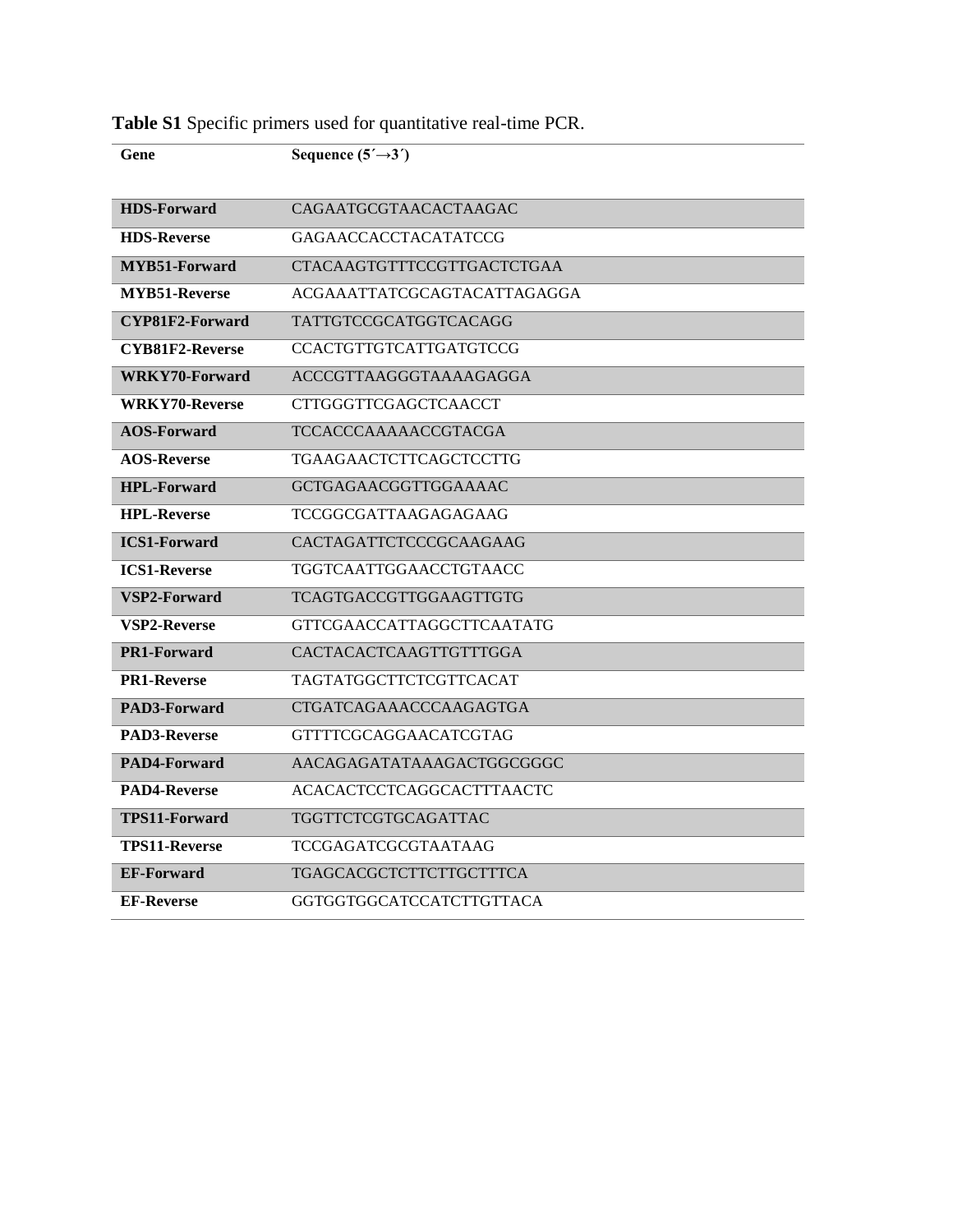**Figure S1. Time course of relative transcript expression of** *HDS* **in response to feeding by**  *Pieris brassicae* **caterpillars on (A) WT and (B) 35S:HDS (***hds3)* **plants.** The graphs represent average expression  $\pm$  SE (n = 5) at each time point. The expression was compared among time point of each plant type by one-way ANOVA followed by Tukey's honestly significant difference (HSD) posthoc test). Different letters above bars indicate significant differences among time points  $(P \le 0.05)$ .

**Figure S2. Accumulation of an intermediate metabolite and final metabolites of the MEP pathway in undamaged and aphid-damaged leaf tissue of WT,** *hds3***, and 35S:HDS (***hds3***) plants.** The effects of a high accumulation of MEcPP on other metabolites in MEP pathway were determined by quantification via HPLC/MS of (A) the intermediate metabolite 1-deoxy-Dxylulose 5-phosphate DXP and (B) the final metabolites isopentenyl diphosphate (IPP) and dimethylallyl diphosphate (DMAPP) in undamaged (control) and aphid-damaged tissue from WT, *hds3* and 35S:HDS (h*ds3*) plants. Values represent average  $\pm$  SE (n = 5) of DXP and IPP+DMAPP levels in leaf tissue of each plant type. Data were compared within the genotype by Student's *t*test, different letters indicate significant difference ( $P \le 0.05$ ).

**Figure S3. Accumulation of aliphatic glucosinolates in undamaged and aphid damaged leaf tissue of WT,** *hds3***, or 35S:HDS(***hds3***) plants**. The aliphatic glucosinolates were quantified by HPLC/MS analysis of leaf tissue of WT, *hds3* and 35S:HDS (h*ds3*) plants. Values represent means  $\pm$  SE (n = 5) for undamaged (A) and aphid-infested (7d) (B) plants. Data were compared among WT, *hds3* and 35S:HDS (*hds3*) plants by one-way ANOVA followed by Tukey's honestly significant difference (HSD) posthoc test. Different letters indicate significant differences between plant genotypes ( $P \le 0.05$ ).

Abbreviations: 3MSOP: 3-methylsulphinylpropyl glucosinolate; 4MTB: 4-methylthiobutyl glucosinolate; 4MSOB: 4-methylsulphinylbutyl glucosinolate; 7MSOH: 7-methylsulphinylheptyl glucosinolate; 8MSOO: 8-methylsulphinyloctyl glucosinolate.

**Figure S4. Accumulation of aliphatic, indolic and total glucosinolate levels in undamaged and aphid-damaged leaf tissue of WT,** *hds3***, or 35S:HDS(***hds3***) plants.** Impact of a high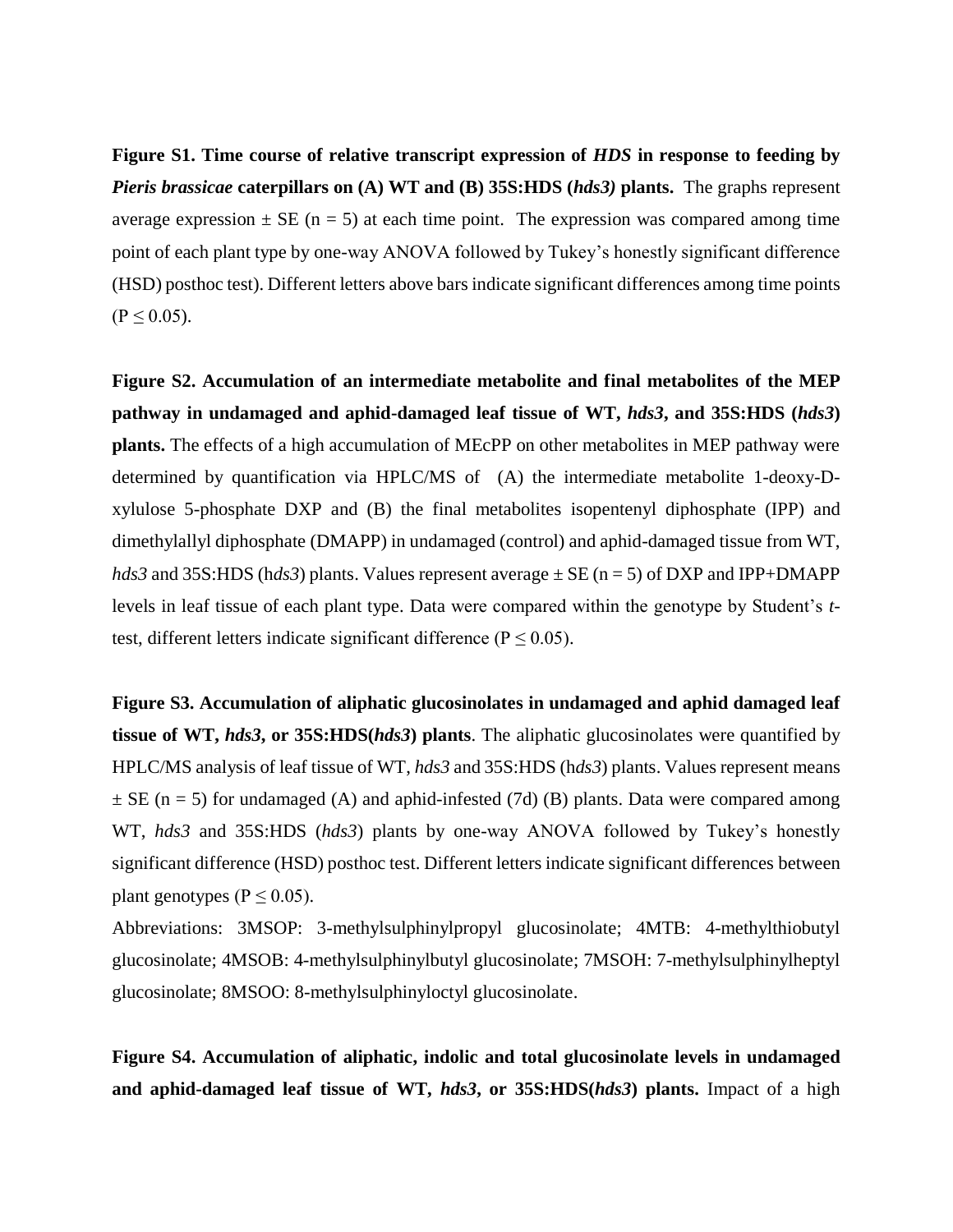accumulation of MEcPP on glucosinolate accumulation in response to cabbage aphid feeding. Aliphatic glucosinolates and indolic glucosinolates were quantified by HPLC/MS for undamaged or aphid-damaged leaf tissue of WT, *hds3* and 35S:HDS (h*ds3*) plants. The sum of (A) aliphatic glucosinolates, (B) indolic glucosinolates and (C) the total levels of (aliphatic+indolic) glucosinolates are presented. The data were compared among WT, *hds3* and 35S:HDS (*hds3*) plants by one-way ANOVA followed by Tukey's honestly significant difference (HSD) posthoc test. Different letters indicate significant differences within each plant genotype ( $P \le 0.05$ ).

**Figure S5. Relative transcript expression of a marker gene of SA biosynthesis and a marker gene of SA response in WT leaves in response to an exogenous application of synthetic MEcPP or ME.** Synthetic MEcPP or ME was exogenously applied on a fully expanded leaf of wild type plants to determine the effects of MEcPP on the SA signaling pathway. The relative transcript expression of SA biosynthetic gene (*ICS1*) and a marker gene of SA responsive gene (*PR1*) was quantified at 2h after exogenous application of MEcPP or ME. The average transcript expression  $\pm$  SE (n = 4) is presented. Data were compared among treatments by one-way ANOVA followed by Tukey's honestly significant difference (HSD) posthoc test. Different letters indicate significant differences among treatments ( $P \le 0.05$ ).

**Figure S6. Kinetics of the relative transcript expression of** *hydroperoxide lyase* **(***HPL***) in response to feeding by the aphid** *B. brassicae* **in leaf tissue of WT,** *hds3***, or 35S:HDS(***hds3***) plants**. Average transcript expression levels  $\pm$  SE (n = 5) are presented for different time points Data were compared among plant genotypes at each time point by one-way ANOVA followed by Tukey's honestly significant difference (HSD) posthoc test. Different letters indicate significant differences among plant genotype ( $P \le 0.05$ )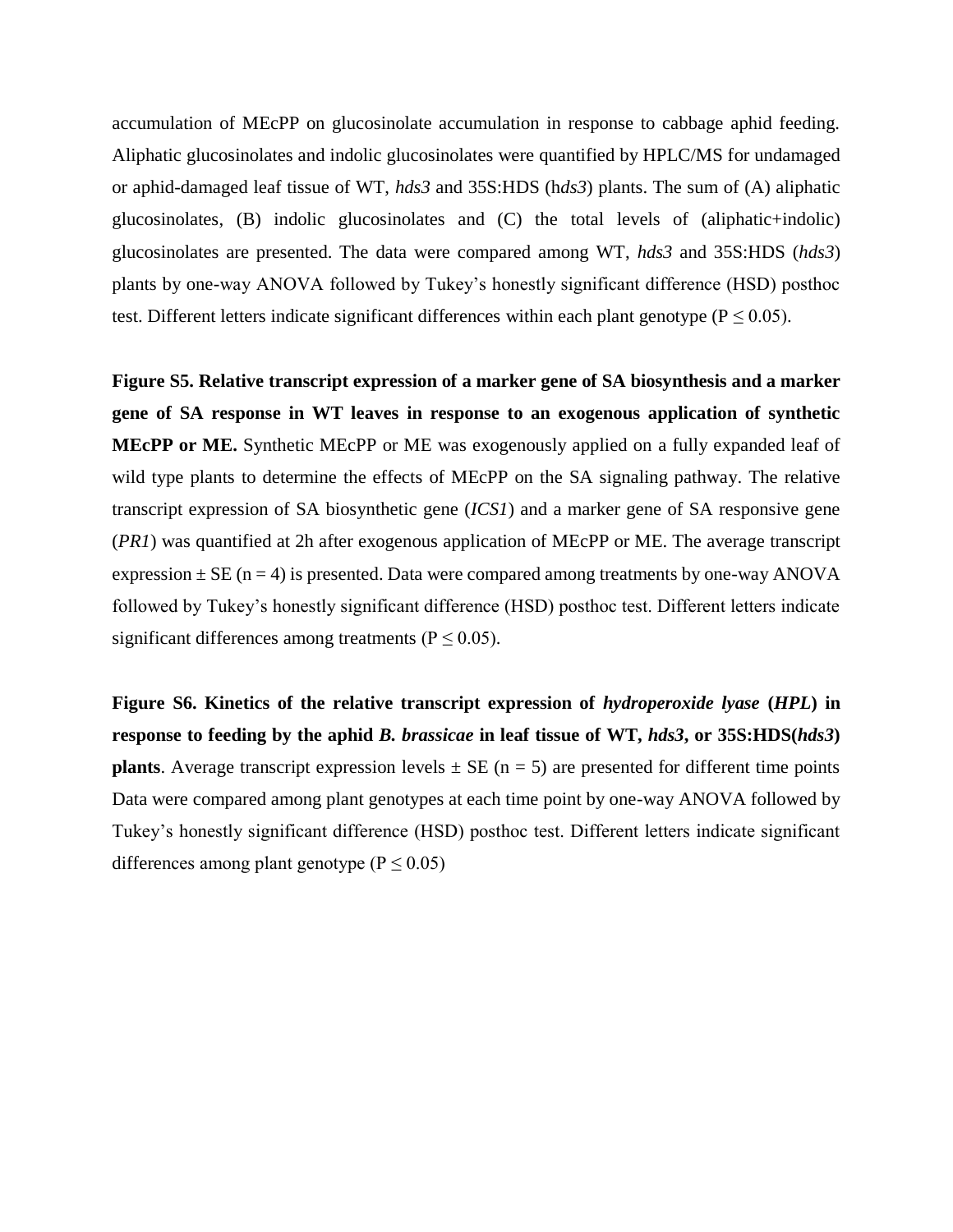

**Figure S1**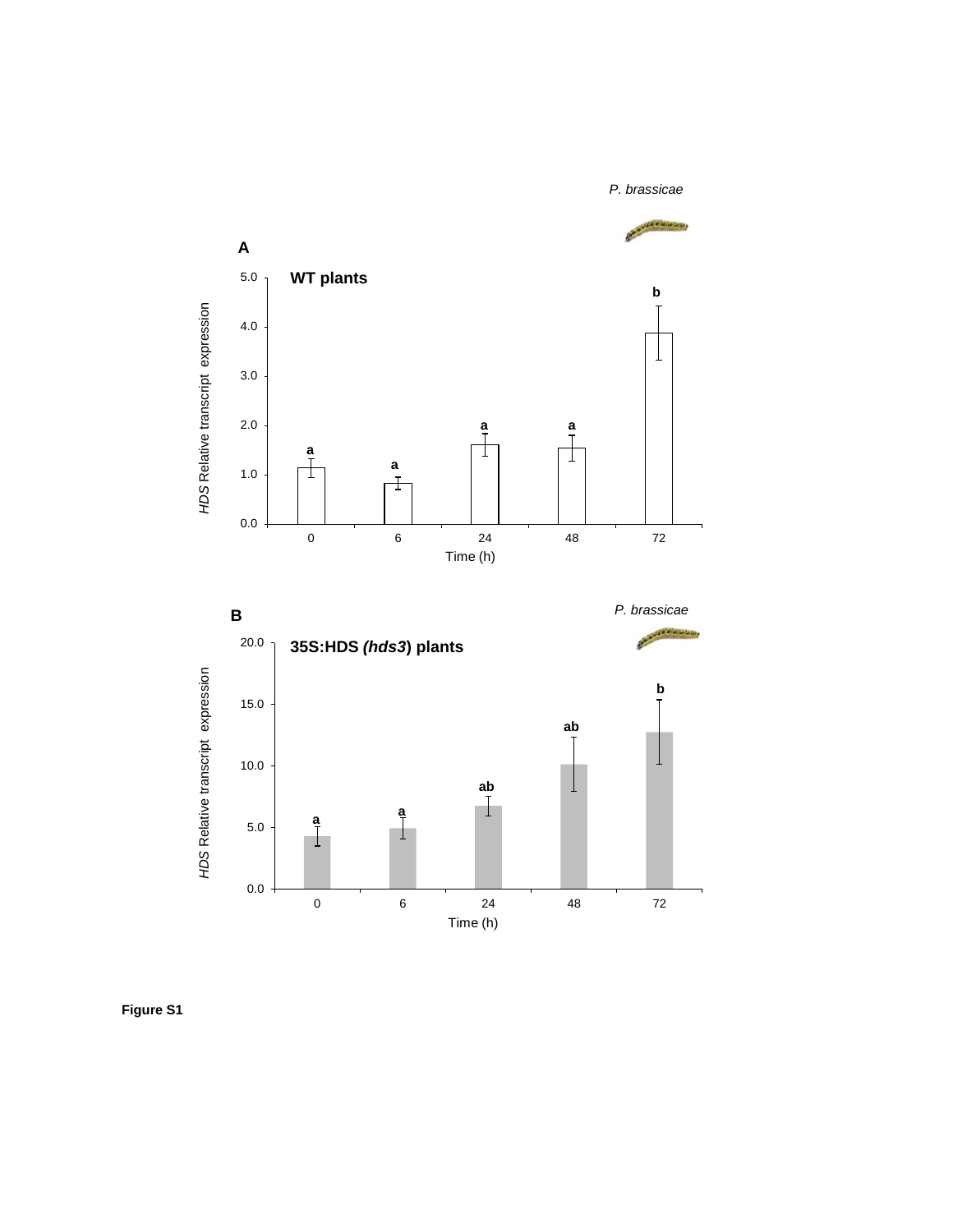



**Figure S2**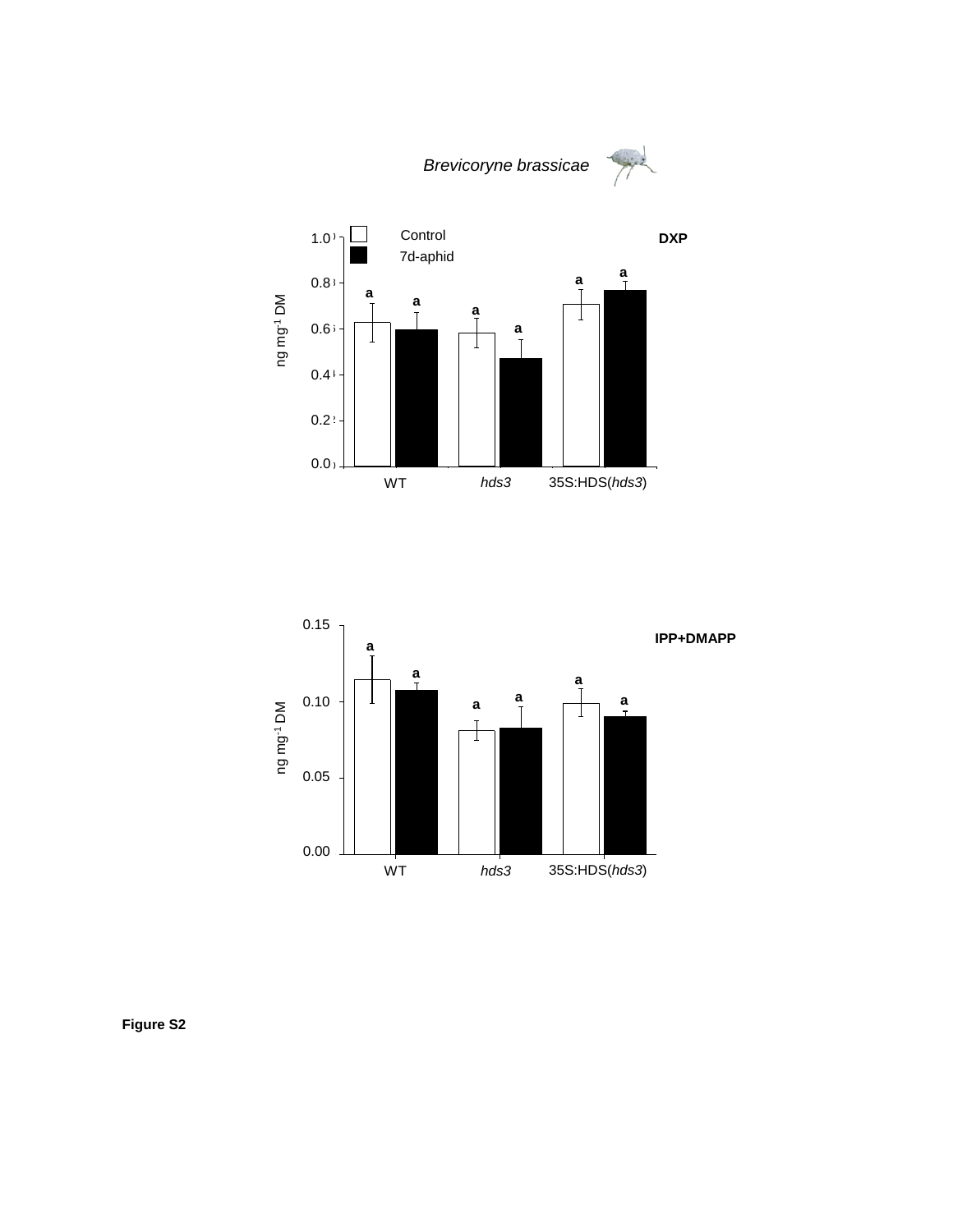

**Figure S3**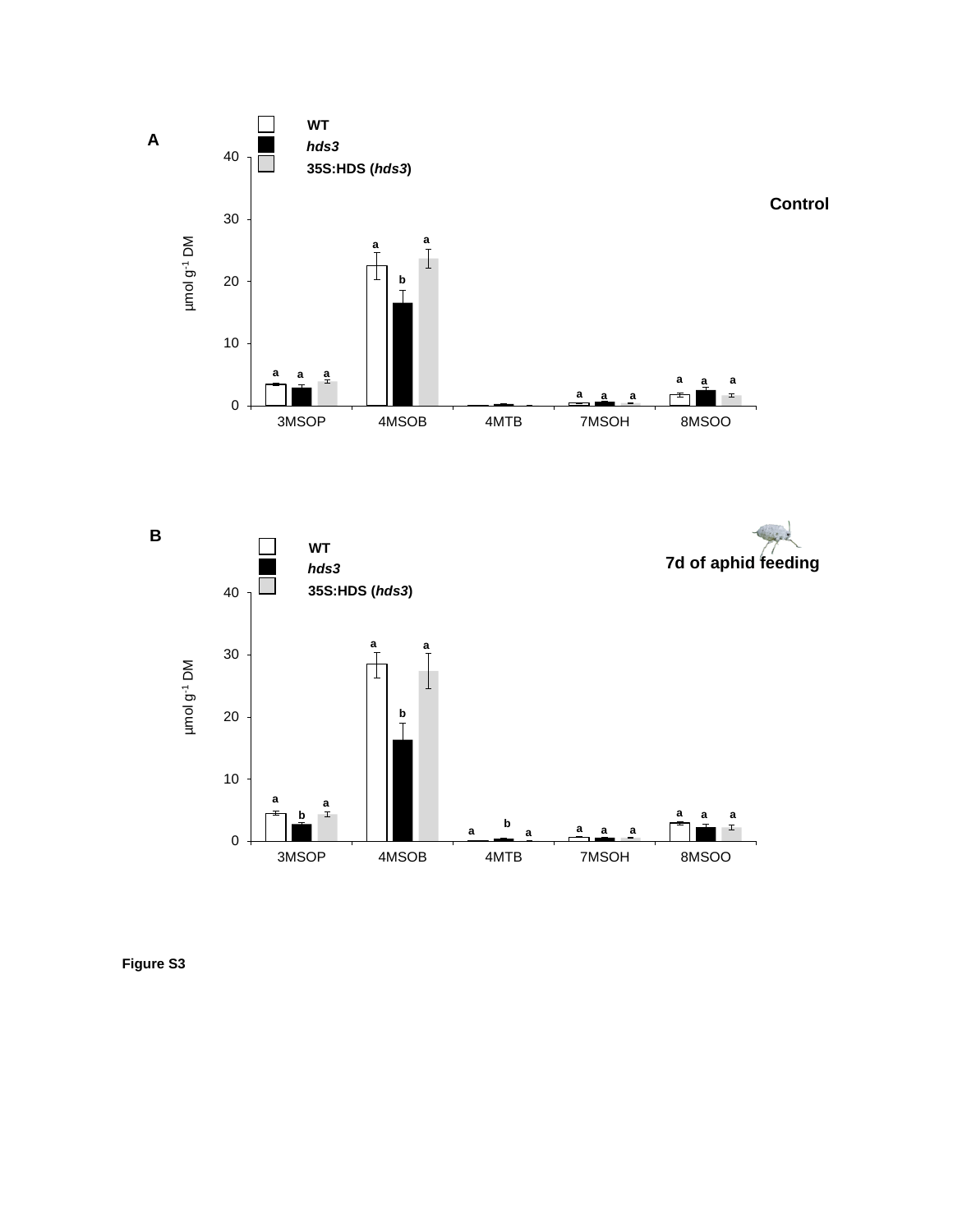

**Figure S4**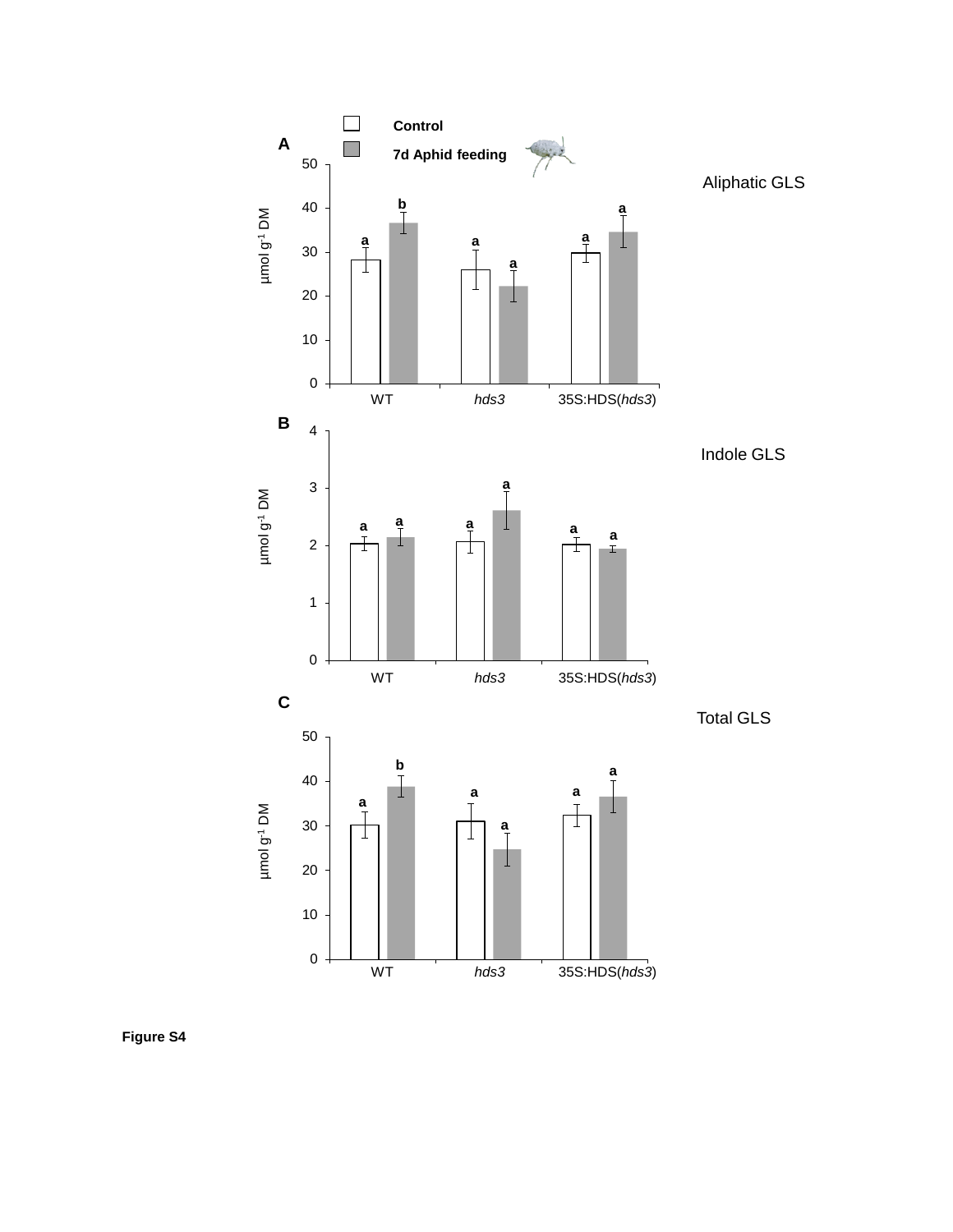

**Figure S5**